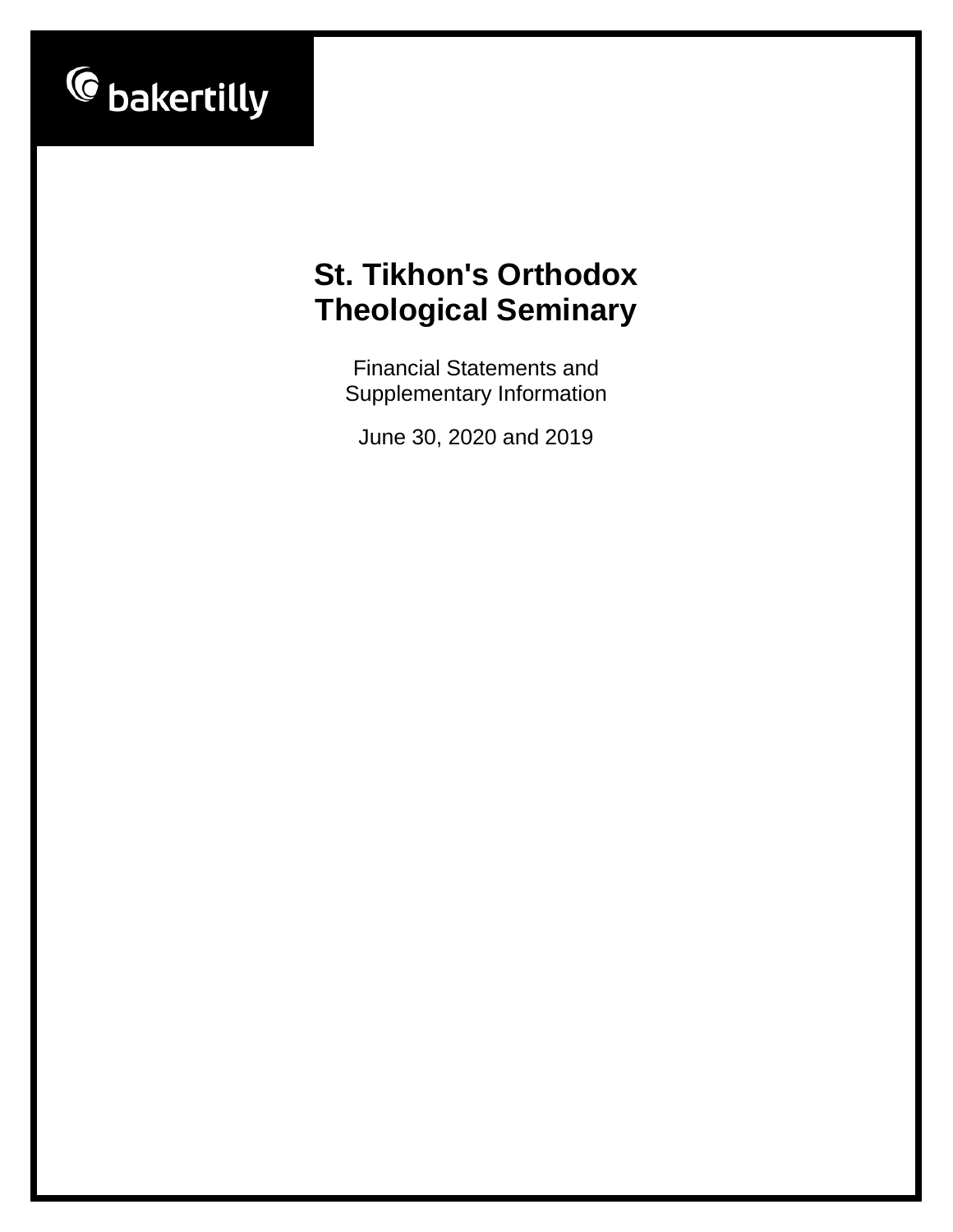Table of Contents June 30, 2020 and 2019

|                                                                    | Page |
|--------------------------------------------------------------------|------|
| <b>Independent Auditors' Report</b>                                |      |
| <b>Financial Statements</b>                                        |      |
| <b>Statements of Financial Position</b>                            | 3    |
| <b>Statements of Activities</b>                                    | 4    |
| <b>Statements of Cash Flows</b>                                    | 5    |
| Notes to Financial Statements                                      | 6    |
| <b>Supplementary Information</b>                                   |      |
| Schedules of Instructional, Administrative and Operations Expenses | 17   |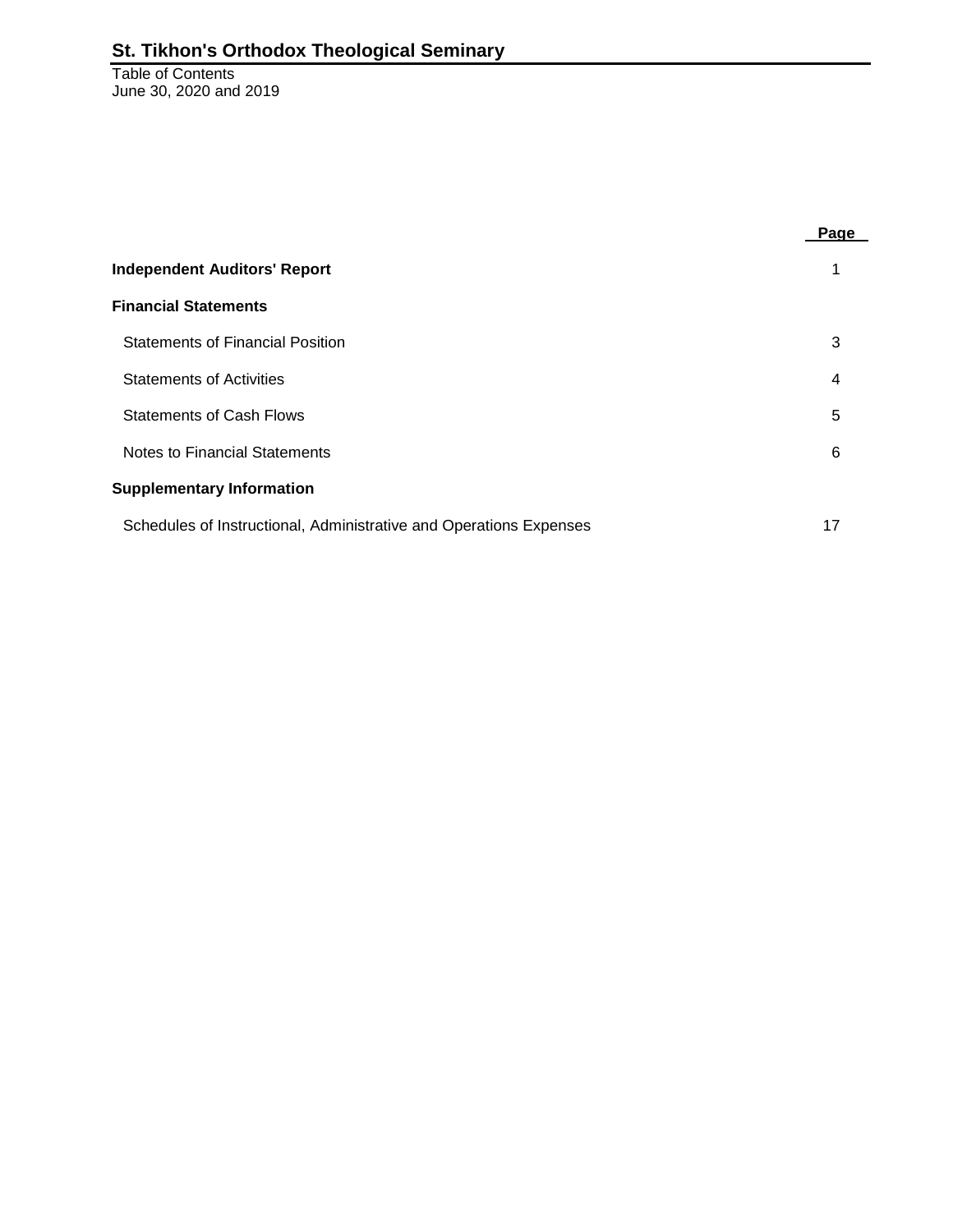

## **Independent Auditors' Report**

To the Board of Trustees of St. Tikhon's Orthodox Theological Seminary

#### **Report on the Financial Statements**

We have audited the accompanying financial statements of St. Tikhon's Orthodox Theological Seminary, which comprise the statements of financial position as of June 30, 2020 and 2019 and the related statements of activities and cash flows for the years then ended and the related notes to the financial statements.

#### *Management's Responsibility for the Financial Statements*

Management is responsible for the preparation and fair presentation of these financial statements in accordance with accounting principles generally accepted in the United States of America; this includes the design, implementation and maintenance of internal control relevant to the preparation and fair presentation of financial statements that are free from material misstatement, whether due to fraud or error.

#### *Auditors' Responsibility*

Our responsibility is to express an opinion on these financial statements based on our audits. We conducted our audits in accordance with auditing standards generally accepted in the United States of America. Those standards require that we plan and perform the audit to obtain reasonable assurance about whether the financial statements are free from material misstatement.

An audit involves performing procedures to obtain audit evidence about the amounts and disclosures in the financial statements. The procedures selected depend on the auditor's judgment, including the assessment of the risks of material misstatement of the financial statements, whether due to fraud or error. In making those risk assessments, the auditor considers internal control relevant to the entity's preparation and fair presentation of the financial statements in order to design audit procedures that are appropriate in the circumstances, but not for the purpose of expressing an opinion on the effectiveness of the entity's internal control. Accordingly, we express no such opinion. An audit also includes evaluating the appropriateness of accounting policies used and the reasonableness of significant accounting estimates made by management, as well as evaluating the overall presentation of the financial statements.

We believe that the audit evidence we have obtained is sufficient and appropriate to provide a basis for our audit opinion.

#### *Opinion*

In our opinion, the financial statements referred to above present fairly, in all material respects, the financial position of St. Tikhon's Orthodox Theological Seminary as of June 30, 2020 and 2019 and the changes in its net assets and its cash flows for the years then ended in accordance with accounting principles generally accepted in the United States of America.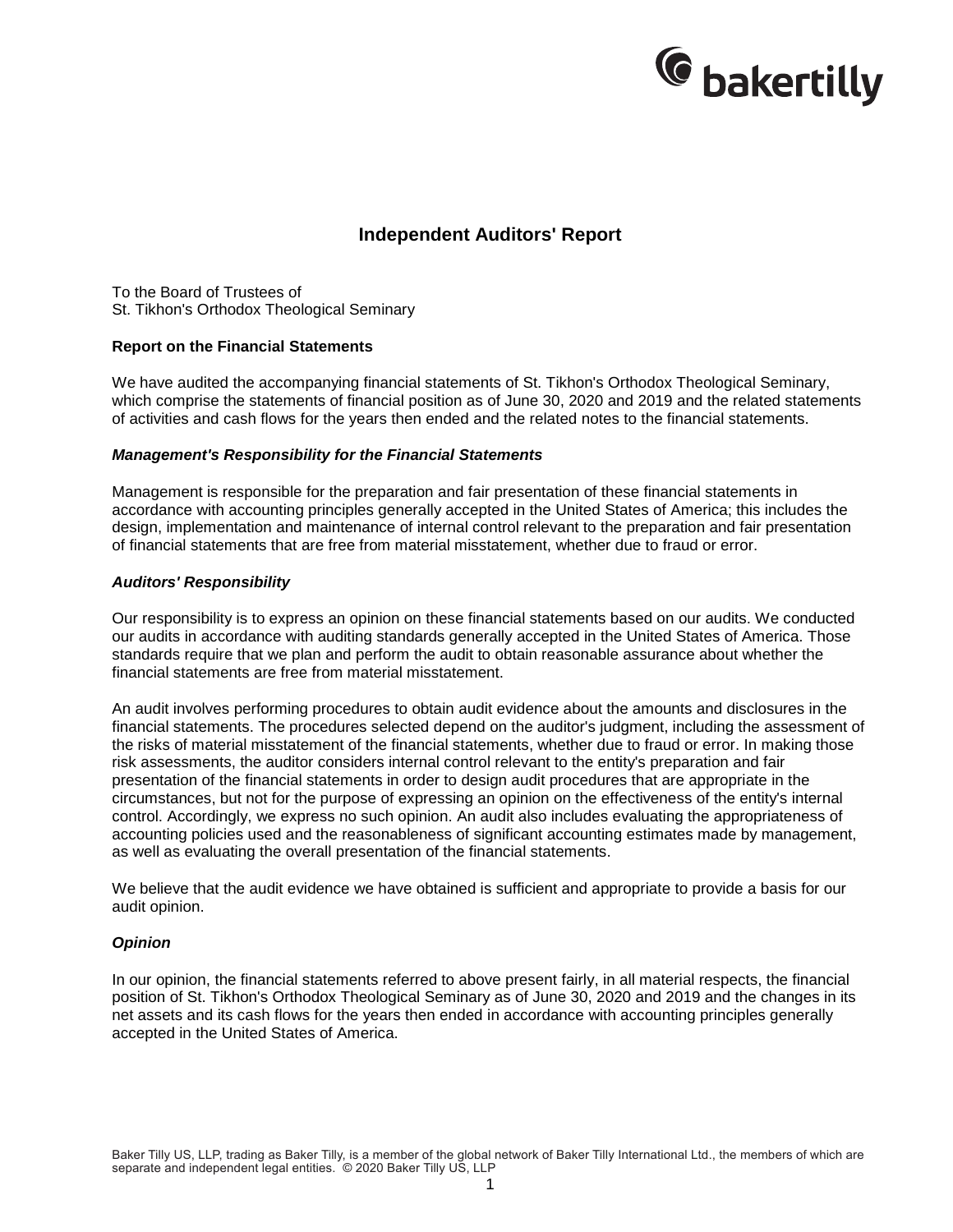#### **Report on Supplementary Information**

Our audits were conducted for the purpose of forming an opinion on the financial statements as a whole. The supplementary schedule of instructional, administrative and operations expenses on page 17 is presented for purposes of additional analysis and is not a required part of the financial statements. Such information is the responsibility of management and was derived from and relates directly to the underlying accounting and other records used to prepare the financial statements. The information has been subjected to the auditing procedures applied in the audit of the financial statements and certain additional procedures, including comparing and reconciling such information directly to the underlying accounting and other records used to prepare the financial statements or to the financial statements themselves and other additional procedures in accordance with auditing standards generally accepted in the United States of America. In our opinion, the information is fairly stated in all material respects in relation to the financial statements as a whole.

Baker Tilly US, LLP

Wilkes-Barre, Pennsylvania February 23, 2021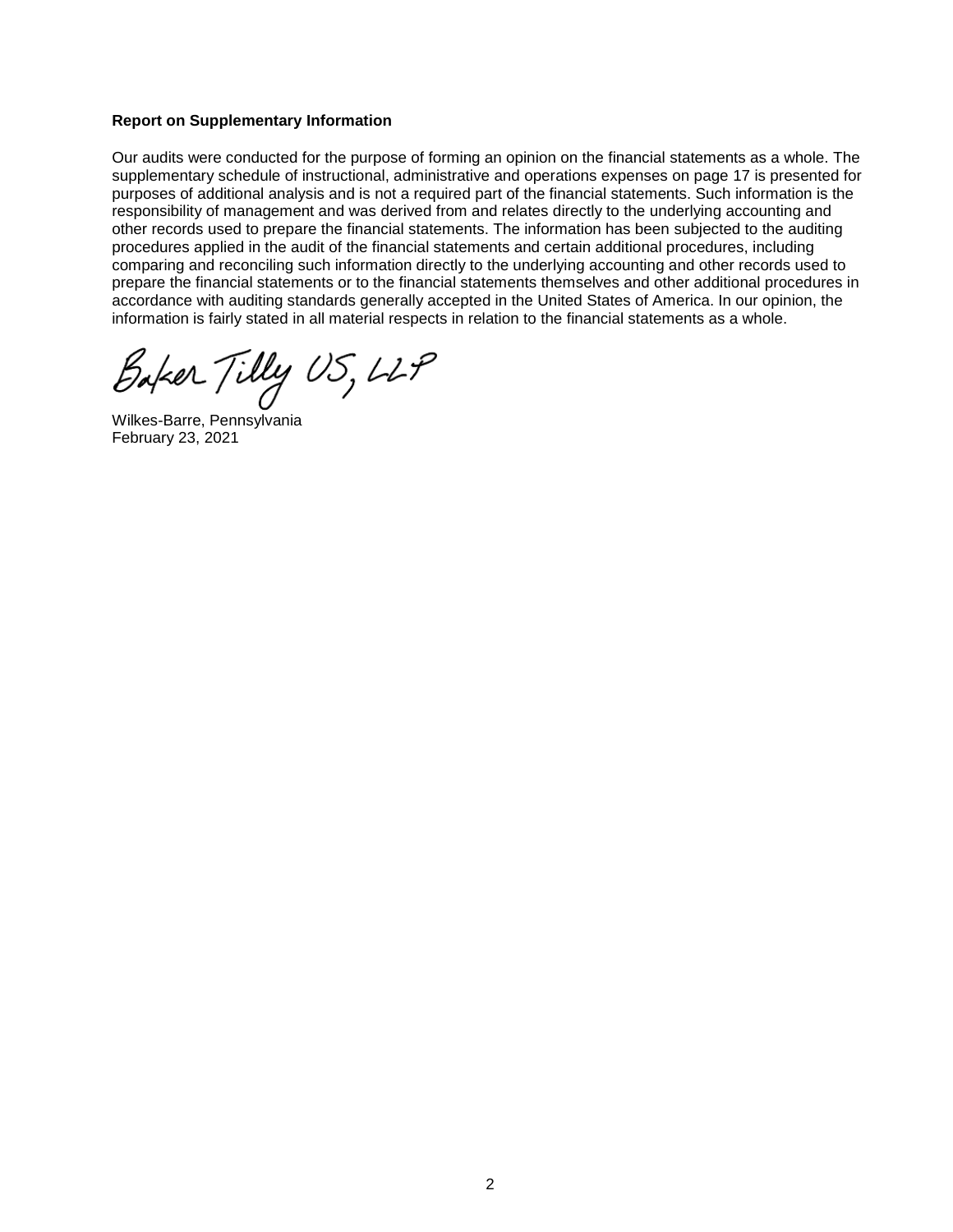Statements of Financial Position June 30, 2020 and 2019

|                                                                                                                                                                          | 2020                                                 | 2019                                                 |
|--------------------------------------------------------------------------------------------------------------------------------------------------------------------------|------------------------------------------------------|------------------------------------------------------|
| <b>Assets</b>                                                                                                                                                            |                                                      |                                                      |
| <b>Current Assets</b><br>Cash and cash equivalents<br><b>Tuition receivables</b><br>Other receivables<br>Contributions receivable                                        | \$<br>115,767<br>167,729<br>21,167<br>125,000        | \$<br>110,722<br>1,466<br>26,906<br>225,000          |
| <b>Total current assets</b>                                                                                                                                              | 429,663                                              | 364,094                                              |
| <b>Cash and Cash Equivalents, Designated</b>                                                                                                                             | 198,055                                              | 206,664                                              |
| <b>Contributions Receivable</b>                                                                                                                                          | 24,359                                               | 48,094                                               |
| <b>Property and Equipment, Net</b>                                                                                                                                       | 2,575,845                                            | 2,620,628                                            |
| <b>Certificates of Deposit</b>                                                                                                                                           | 507,996                                              | 520,865                                              |
| <b>Investments</b>                                                                                                                                                       | 2,039,321                                            | 1,740,838                                            |
| <b>Interest in Net Assets of Affiliates</b>                                                                                                                              | 1,535                                                | 1,535                                                |
| <b>Total assets</b>                                                                                                                                                      | \$<br>5,776,774                                      | \$<br>5,502,718                                      |
| <b>Liabilities and Net Assets</b>                                                                                                                                        |                                                      |                                                      |
| <b>Current Liabilities</b><br>Current portion of long-term debt<br>Line of credit<br>Refundable advance<br>Accounts payable<br>Payroll taxes payable<br>Student deposits | \$<br>221,320<br>459,000<br>144,400<br>33,162<br>362 | \$<br>20,468<br>459,000<br>56,124<br>4,313<br>14,791 |
| <b>Total current liabilities</b>                                                                                                                                         | 858,244                                              | 554,696                                              |
| <b>Long-Term Debt</b>                                                                                                                                                    | 131,980                                              | 378,376                                              |
| <b>Total liabilities</b>                                                                                                                                                 | 990,224                                              | 933,072                                              |
| <b>Net Assets</b><br>Without donor restrictions:<br>Undesignated<br>Board designated                                                                                     | 1,824,453<br>319,244<br>2,143,697                    | 1,776,650<br>304,539<br>2,081,189                    |
| With donor restrictions                                                                                                                                                  | 2,642,853                                            | 2,488,457                                            |
| Total net assets                                                                                                                                                         | 4,786,550                                            | 4,569,646                                            |
| Total liabilities and net assets                                                                                                                                         | \$<br>5,776,774                                      | \$<br>5,502,718                                      |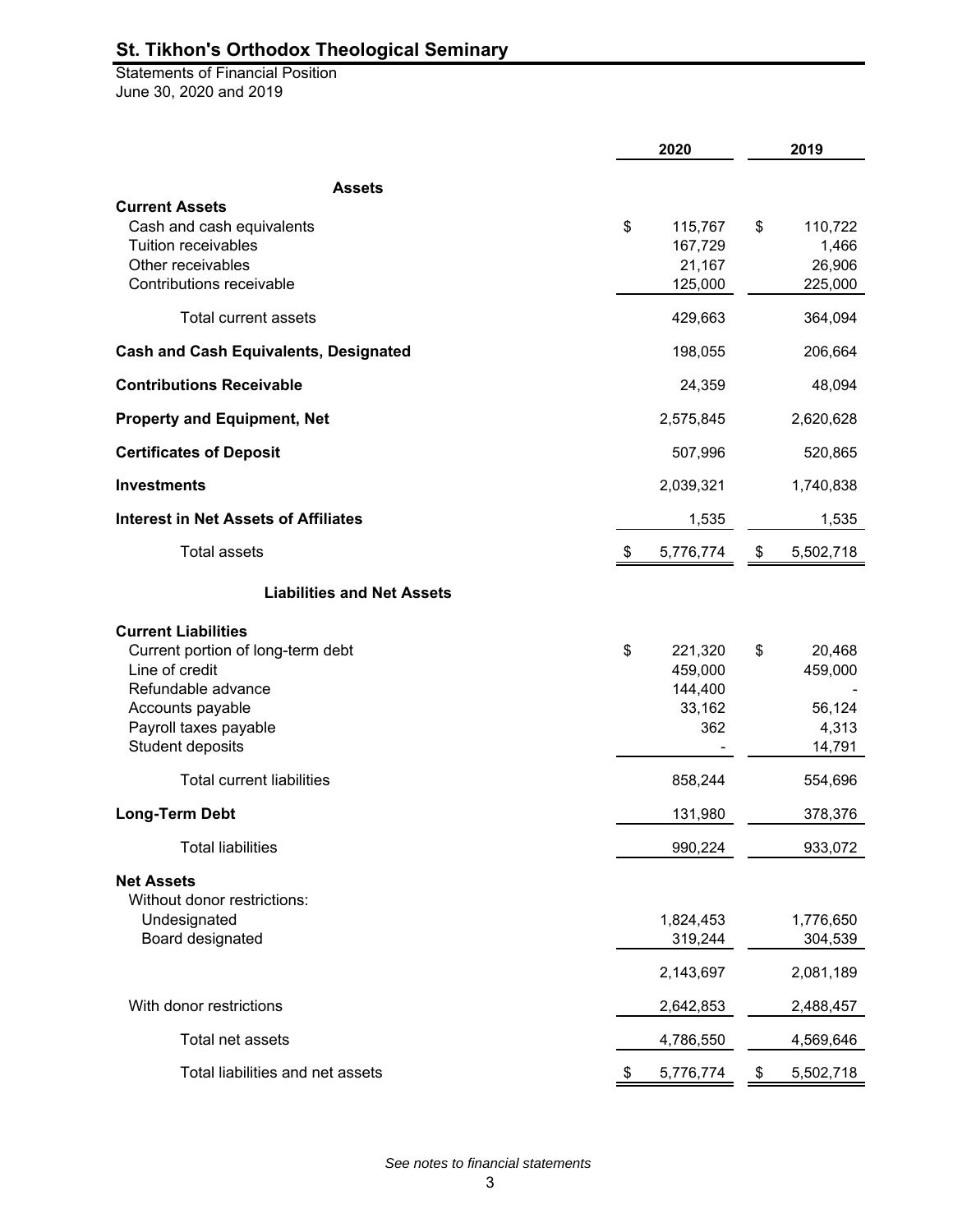## Statements of Activities

Years Ended June 30, 2020 and 2019

|                                                           | 2020            | 2019 |            |
|-----------------------------------------------------------|-----------------|------|------------|
| <b>Changes in Net Assets Without Donor Restrictions</b>   |                 |      |            |
| <b>Support and Revenue</b>                                |                 |      |            |
| Contributions                                             | \$<br>1,157,128 | \$   | 1,402,884  |
| <b>Bequests</b>                                           | 64,461          |      | 940,999    |
| Tuition, less scholarships applied of                     |                 |      |            |
| \$47,229 in 2020 and \$301,581 in 2019                    | 275,512         |      | 54,239     |
| Net assets released from restriction                      | 169,968         |      | 543,869    |
| Mission choir donations                                   | 13,674          |      | 71,847     |
| <b>Contributed services</b>                               | 133,200         |      | 136,200    |
| Miscellaneous                                             | 122,380         |      | 69,034     |
| Investment income                                         | 41,180          |      | 26,232     |
| Total support and revenue                                 | 1,977,503       |      | 3,245,304  |
| <b>Expenses</b>                                           |                 |      |            |
| Instructional                                             | 581,081         |      | 702,414    |
| Operations                                                | 268,628         |      | 474,056    |
| Administrative                                            | 726,231         |      | 739,429    |
| <b>Student services</b>                                   | 317,153         |      | 520,276    |
| Fundraising                                               | 4,690           |      | 15,319     |
| Library                                                   | 17,212          |      | 19,248     |
| Total expenses                                            | 1,914,995       |      | 2,470,742  |
| Increase in net assets without donor restrictions         | 62,508          |      | 774,562    |
| <b>Changes in Net Assets With Donor Restrictions</b>      |                 |      |            |
| Investment income                                         | 72,577          |      | 67,703     |
| Contributions                                             | 251,787         |      | 291,017    |
| Net assets released from restriction                      | (169, 968)      |      | (543, 869) |
| Increase (decrease) in net assets with donor restrictions | 154,396         |      | (185, 149) |
| Change in net assets                                      | \$<br>216,904   | \$   | 589,413    |

*See notes to financial statements*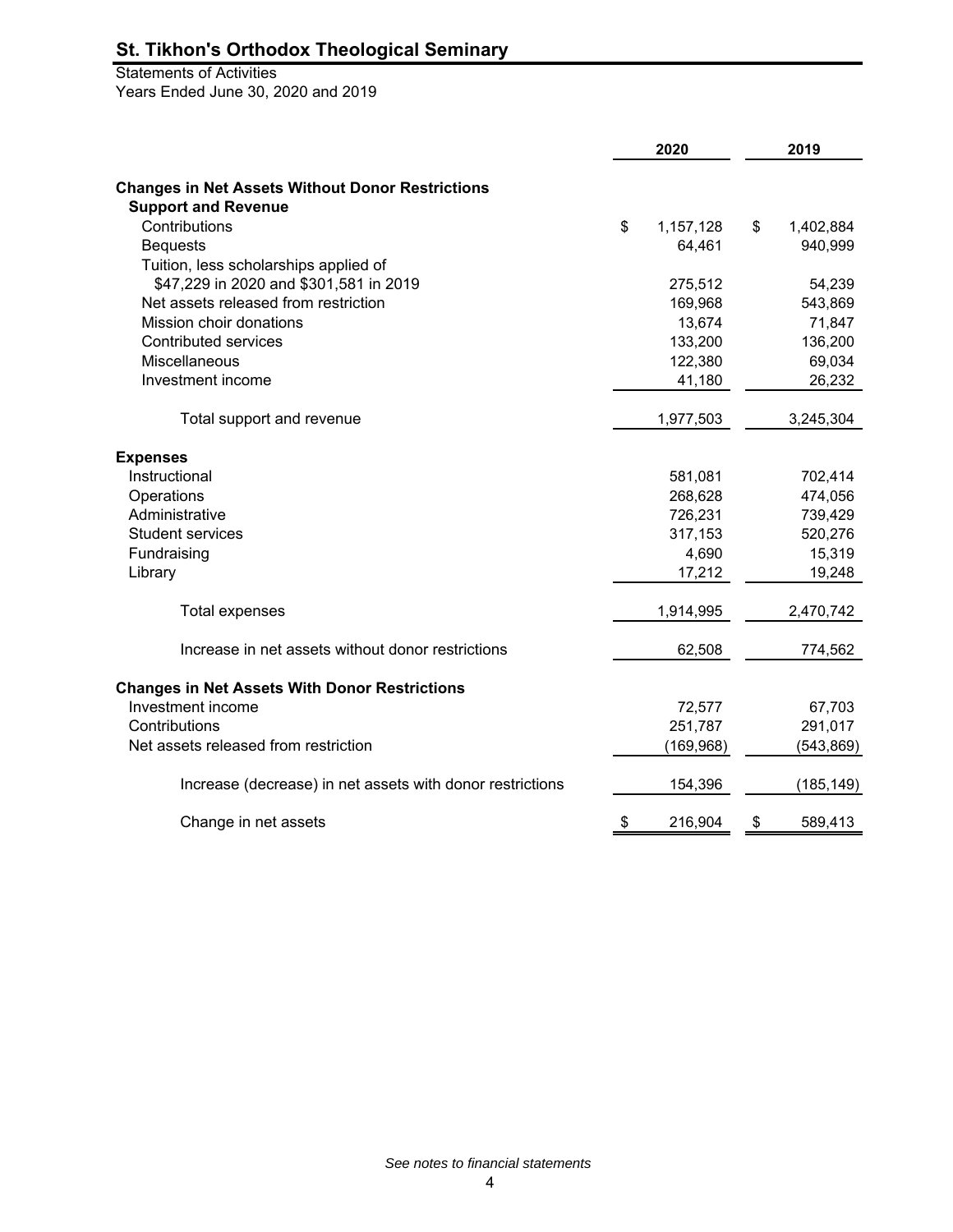### Statements of Cash Flows

Years Ended June 30, 2020 and 2019

|                                                                              |    | 2020             | 2019          |
|------------------------------------------------------------------------------|----|------------------|---------------|
|                                                                              |    |                  |               |
| <b>Cash Flows From Operating Activities</b>                                  |    |                  |               |
| Changes in net assets                                                        | \$ | 216,904          | \$<br>589,413 |
| Adjustments to reconcile change in net assets                                |    |                  |               |
| to net cash provided by operating activities:                                |    |                  |               |
| Depreciation                                                                 |    | 81,880           | 75,455        |
| Impairment of property and equipment                                         |    |                  | 135,000       |
| Gain on sale of property and equipment                                       |    | (4, 179)         |               |
| Net realized and unrealized gains on investments<br>Restricted contributions |    | (54, 474)        | (14, 814)     |
|                                                                              |    | (251, 787)       | (291, 017)    |
| Changes in assets and liabilities:<br>Tuition receivables                    |    |                  |               |
| Other receivables                                                            |    | (166, 263)       | 23,434        |
| Contributions receivable                                                     |    | 5,739<br>123,735 |               |
| Refundable advance                                                           |    |                  | 151,335       |
|                                                                              |    | 144,400          |               |
| Accounts payable<br>Payroll taxes payable                                    |    | (22, 962)        | 11,362        |
|                                                                              |    | (3,951)          | 3,575         |
| Student deposits                                                             |    | (14, 791)        | (995)         |
| Net cash provided by operating activities                                    |    | 54,251           | 682,748       |
| <b>Cash Flows From Investing Activities</b>                                  |    |                  |               |
| Purchase of investments                                                      |    | (920, 209)       | (807, 477)    |
| Proceeds from sale of investments                                            |    | 927,987          | 1,157,295     |
| Proceeds from sale of property and equipment                                 |    | 69,179           |               |
| Purchase of property and equipment                                           |    | (102, 097)       | (1, 176, 982) |
| Change in certificates of deposit                                            |    | 12,869           | (23, 797)     |
| Net cash used in investing activities                                        |    | (12, 271)        | (850, 961)    |
| <b>Cash Flows From Financing Activities</b>                                  |    |                  |               |
| Borrowings on revolving line of credit                                       |    |                  | 159,000       |
| Borrowings of long-term debt                                                 |    | 200,000          | 225,000       |
| Repayment of long-term debt                                                  |    | (245, 544)       | (220, 134)    |
|                                                                              |    |                  |               |
| Net cash (used in) provided by financing activities                          |    | (45, 544)        | 163,866       |
| Net change in cash and cash equivalents                                      |    | (3, 564)         | (4, 347)      |
| <b>Cash and Cash Equivalents, Beginning</b>                                  |    | 317,386          | 321,733       |
| <b>Cash and Cash Equivalents, Ending</b>                                     | \$ | 313,822          | \$<br>317,386 |
| <b>Supplemental Disclosure of Cash Flow Information</b>                      |    |                  |               |
| Interest paid                                                                | \$ | 24,778           | \$<br>52,268  |
| <b>Reconciliation of Cash and Cash Equivalents</b>                           |    |                  |               |
| Cash and cash equivalents                                                    | \$ | 115,767          | \$<br>110,722 |
| Cash and cash equivalents, designated                                        |    | 198,055          | 206,664       |
|                                                                              |    |                  |               |
| Total cash and cash equivalents                                              | P. | 313,822          | \$<br>317,386 |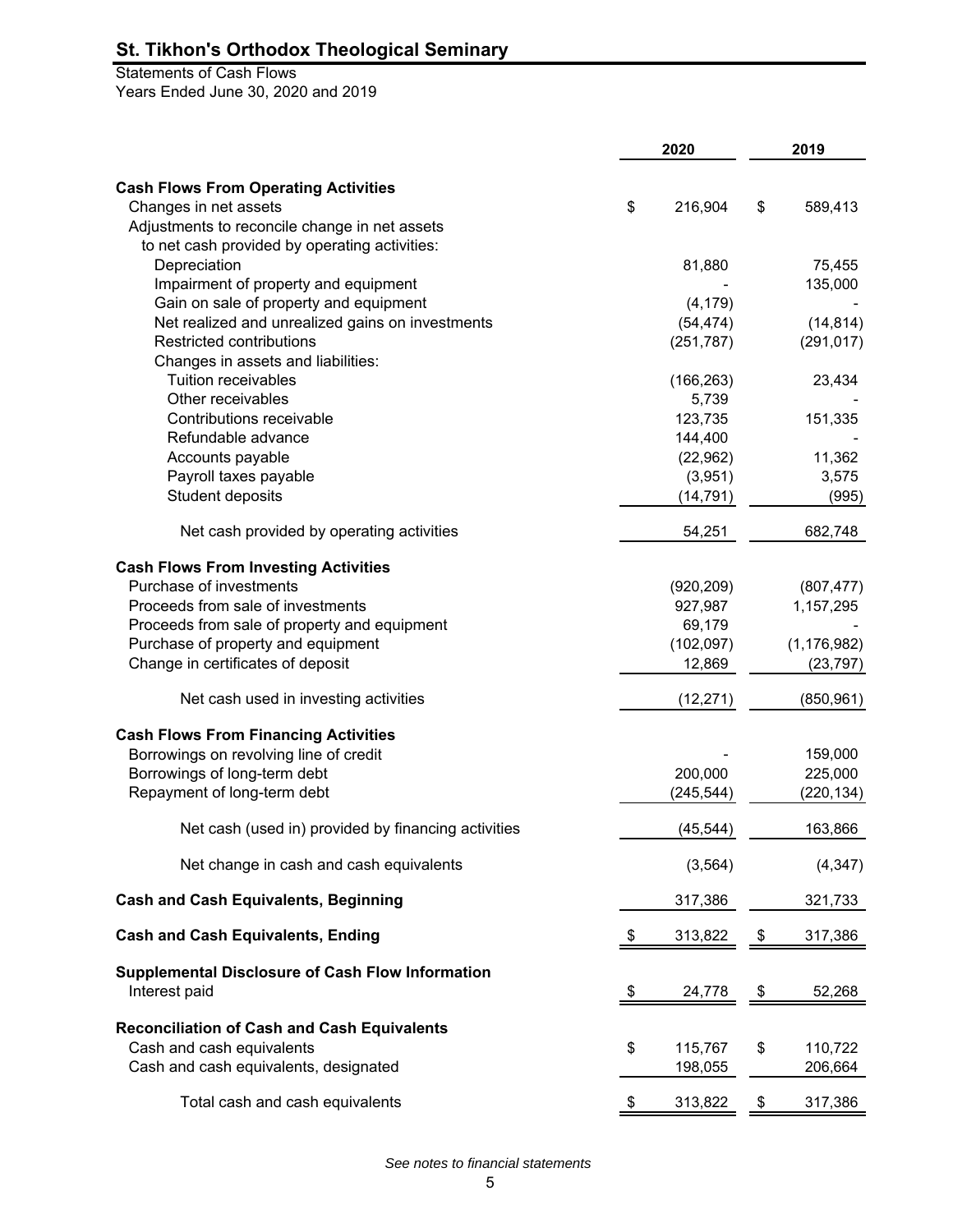#### **1. Nature of Operations and Summary of Significant Accounting Policies**

#### **Nature of Operations**

St. Tikhon's Orthodox Theological Seminary (the Seminary) located in South Canaan, Pennsylvania was founded in 1938 as a Pastoral School by resolution of the 6th All-American Sobor of the Russian Orthodox Greek Catholic Church in North America and was officially transformed from a Pastoral School into a Seminary by the Holy Synod of the Metropolis in 1942.

The Seminary is an institution of professional Orthodox Christian theological education, chartered by the Department of Education of the Commonwealth of Pennsylvania and affiliated with the Orthodox Church in America. The primary mission of the Seminary lies in providing the necessary theological, liturgical, spiritual and moral foundations for Orthodox men to become, as God so wills, good shepherds of His Holy Orthodox Church.

The Seminary evaluated subsequent events for recognition or disclosure through February 23, 2021 the date the financial statements were available to be issued.

#### **Basis of Presentation**

The financial statements of the Seminary have been prepared on the accrual basis of accounting.

For financial reporting purposes, the Seminary follows the reporting requirements of accounting principles generally accepted in the United States of America (GAAP), which require that resources are classified based on the existence or absence of donor-imposed restrictions. This is accomplished by classification of fund balances into two classes of net assets: without donor restrictions and with donor restrictions.

Descriptions of the two net asset categories are as follows:

**Net Assets Without Donor Restrictions** - Net assets that are not subject to donor-imposed stipulations. These are currently available at the direction of the Board of Trustees for use in operations, invested in property and equipment or as endowments.

**Net Assets With Donor Restrictions** - Net assets whose use by the Seminary is subject to donor imposed stipulations that can be fulfilled by actions of the Seminary pursuant to those stipulations or that expire by the passage of time are reported as net assets with donor restrictions. When a donor restriction expires, that is, when a stipulated time restriction ends or purpose restriction is accomplished, these net assets with donor restrictions are reclassified to net assets without restrictions and reported in the statements of activities as net assets released from restriction. Additionally, funds receive as gifts and bequests which have been accepted with the donor stipulation that the principal be maintained intact in perpetuity are reported as net assets with donor restrictions.

#### **Use of Estimates**

The preparation of financial statements in conformity with GAAP requires management to make estimates and assumptions that affect the reported amounts of assets and liabilities and disclosure of contingent assets and liabilities at the date of the financial statements and the reported amounts of revenues and expenses during the reporting period. Actual results could differ from those estimates.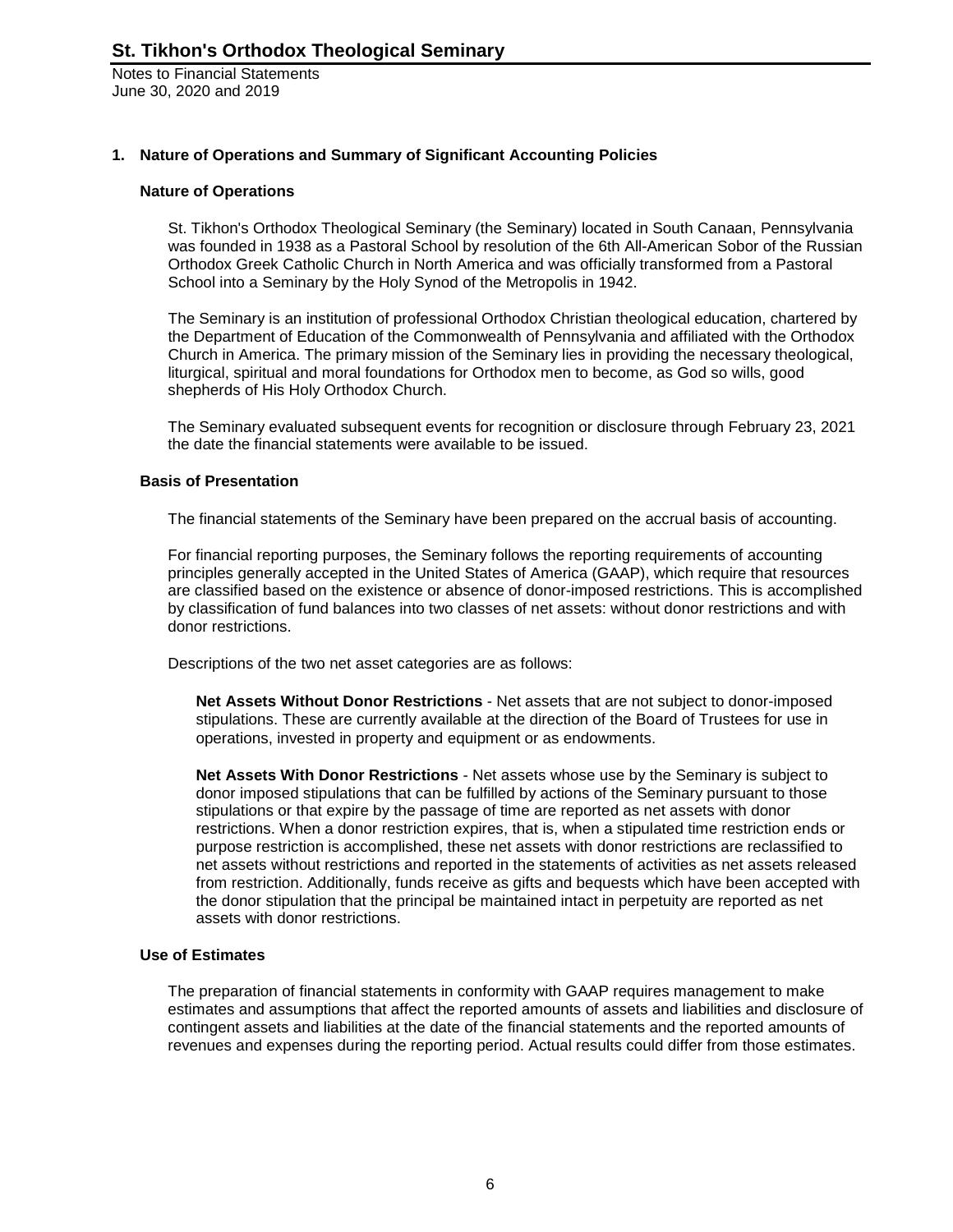#### **Cash and Cash Equivalents**

Cash and cash equivalents (including amounts designated) include certain investments in highly liquid debt instruments with a maturity of three months or less when purchased.

Cash and cash equivalents, designated are restricted by the Board of Trustees for certain projects or purposes.

#### **Tuition and Other Receivables**

Tuition and other receivables are reported at net realizable value. There is no provision for doubtful accounts as management believes all amounts are collectible based on management's periodic review of individual accounts.

#### **Certificates of Deposit**

Certificates of deposit are recorded at cost which approximates fair value.

#### **Investments and Investment Risk**

Investments are carried at fair value.

Investment income or loss (including realized and unrealized gains and losses on investments, interest and dividends) is included in the statement of activities as income without donor restrictions unless the income or loss is restricted by donor or law.

The Seminary's investments are comprised of a variety of financial instruments and are managed by investment advisors. The fair values reported in the statement of financial position are subject to various risks including changes in the equity markets, the interest rate environment and general economic conditions. Due to the level of risk associated with certain investment securities and the level of uncertainty related to changes in the fair value of investment securities, it is reasonably possible that the amounts reported in the accompanying financial statements could change materially in the near future.

#### **Property and Equipment, Net**

Property and equipment acquisitions are recorded at cost less accumulated depreciation, computed on a straight-line basis over the estimated useful lives of buildings and improvements (20-40 years), furniture (7-20 years), equipment (5-10 years), and vehicles (5 years). Maintenance and repairs are charged to expense as incurred; replacements and betterments are capitalized. All assets with a purchased cost, or fair value if acquired by gift, in excess of \$1,000 are capitalized.

Property and equipment held for future development is carried at cost. Depreciation will be provided over the period benefited once placed in service.

Gifts of long-lived assets such as land, buildings or equipment are reported as without donor restriction support unless explicit donor stipulations specify how the donated assets must be used. Gifts of long-lived assets with explicit restrictions that specify how the assets are to be used and gifts of cash or other assets that must be used to acquire long-lived assets are reported as restricted support. Absent explicit donor stipulations about how long those long-lived assets must be maintained, expirations of donor restrictions are reported when the donated or acquired long-lived assets are placed in service.

The Seminary reviews its long-lived assets whenever events or changes in circumstances indicate the carrying value of an asset may not be recoverable from the estimated future cash flows expected from its use and eventual disposition. If these future cash flows are less than the carrying value of the asset, an impairment loss is recognized for the difference between the estimated fair value and the carrying value of the asset.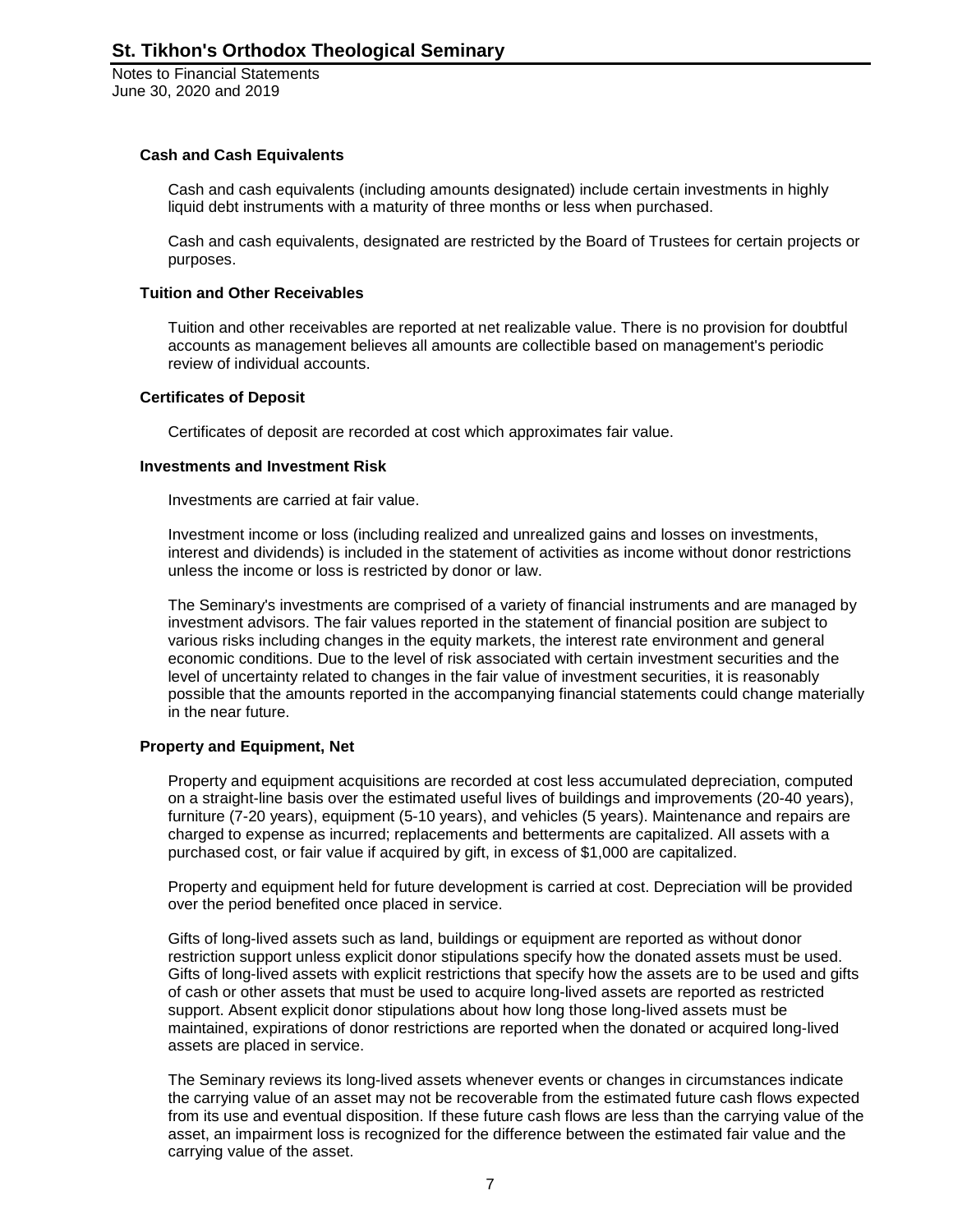#### **Interest in Net Assets of Affiliates**

The Seminary recognizes its interest in the net assets of St. Tikhon's Theological Century Association (the Association) because the Seminary and the Association are considered financially interrelated organizations.

The Association was formed to render moral and financial assistance to the Seminary. The Seminary and Association each have an independent board of trustees who manage their affairs. Changes in interest in net assets of affiliates are recorded as increases or decreases in net assets. Contributions to the Seminary from the Association were \$30,000 in 2020 and \$19,000 in 2019.

#### **Revenue Recognition**

Tuition (includes fees, room and board) revenue is recognized in the fiscal year in which the academic programs are delivered. Tuition contracts are considered to have a duration of less than one year. Transaction prices for tuition are determined based on applicable Seminary pricing schedules. Scholarships are reflected as a reduction of tuition revenue.

Amounts for tuition are due at the beginning of each semester. In accordance with the Seminary's refund policies students may receive a full refund up to three weeks or partial refund up to six weeks after the start of the semester. Tuition accounts receivable includes amounts to which the Seminary is unconditionally entitled. The Seminary considers such amounts as unconditional based on the payment due date.

Miscellaneous income consists of various sources of income which are generally transactional in nature and are recorded as they meet their performance obligation.

The Seminary recognizes contributions and bequests when cash, securities, or other assets; an unconditional promise to give; or a notification of a beneficial interest is received. Conditional promises to give - that is, those with a measurable performance or other barrier and a right to return are not recognized until the conditions on which they depend have been met.

Unconditional promises to give are recorded at the present value of estimated future cash flows. In 2020 and 2019, the Seminary used a discount rate of 2.63 percent. Contributions of assets other than cash are recorded at fair value at the date the promise is received. The gifts are reported as with donor restriction if they are received with donor stipulations that limit the use of the donated assets. When a donor restriction expires, that is, when a stipulated time restriction ends or purpose restriction is accomplished, net assets with donor restriction are reclassified as net assets without donor restriction and reported in the statement of activities as net assets released from restrictions.

The Seminary has been named a beneficiary of the Meshanko Memorial Fund for St. Tikhon's (the Fund), a component fund of The Pittsburgh Foundation (the Foundation). Once the Meshanko estate is fully settled, the value of the Fund is estimated to be approximately \$1,000,000. The Seminary has not yet recognized this amount as the estate has not been probated. The Seminary expects approximately 4 percent of the 36 month value of the Fund to be distributed for scholarship aid for students each year. The Seminary's recommended eligible scholarship candidates are subject to approval by the Foundation on an annual basis. The Foundation can utilize its variance power to redirect the distributions to a not-for-profit organization with a similar mission.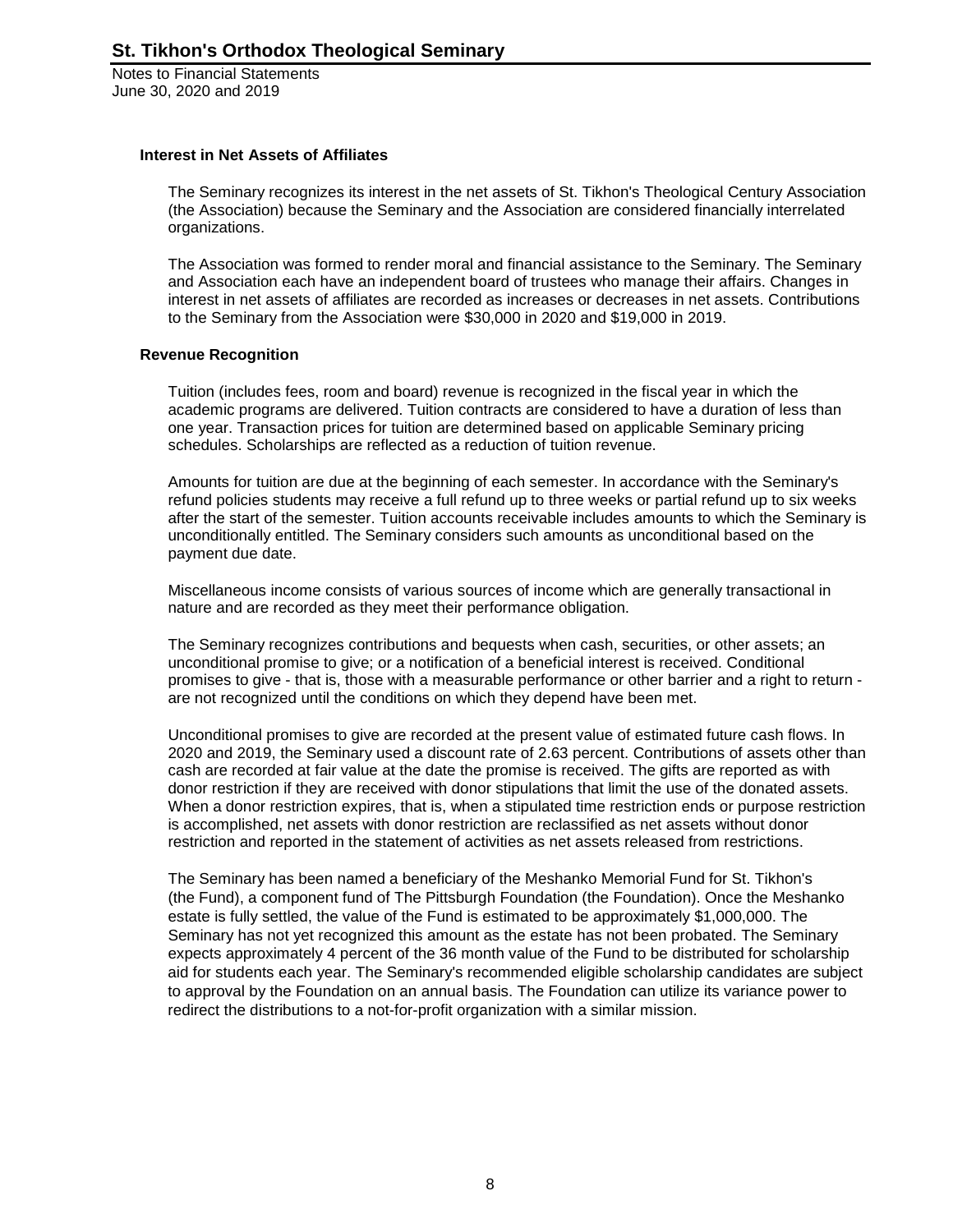#### **Contributed Services**

For the years ended June 30, 2020 and 2019, the Seminary recorded contributions in the amount of \$133,200 and \$136,200, respectfully, for the services performed by priests in the classroom as parttime uncompensated faculty. These amounts represent the estimated compensation that would have to be paid to a faculty member providing services for compensation at the Seminary's pay scale in effect for that period.

#### **Income Taxes**

The Seminary is a not-for-profit corporation as described in Section 501(c)(3) of the Internal Revenue Code (IRC) and is exempt from federal income taxes on its exempt income under Section 501(a) of the IRC.

The Seminary accounts for uncertainty in income taxes by prescribing a recognition threshold of more-likely-than-not to be sustained upon examination by the appropriate taxing authority. Measurement of the tax uncertainty occurs if the recognition threshold has been met. Management determined that there were no tax uncertainties that met the recognition threshold in 2020 and 2019.

#### **Reclassification**

Certain amounts relating to 2019 have been reclassified to conform to the 2020 reporting format.

#### **2. Coronavirus Disease (COVID-19)**

In January 2020, an outbreak of a new strain of the coronavirus disease, COVID-19, was identified. The World Health Organization declared COVID-19 a public health emergency on March 11, 2020. In response, various governmental agencies have mandated stricter procedures to address the health and safety of both employees and patrons including, in certain cases, requiring the closure of operations. For the fiscal year ended June 30, 2020, the COVID-19 outbreak has had an adverse impact on the Seminary's operations including required modification of instruction, events and communal life. While this disruption is anticipated to be temporary, with full operations and services resuming in the near future, the exact timing of a return to normal is uncertain. Furthermore, the extent of the impact of COVID-19 on the Seminary's operational and financial performance will depend on the developments of COVID-19, including the duration and spread of the outbreak, distribution of a vaccine, impact on students, employees and vendors, all of which are uncertain and cannot be reasonably predicted at the current time. The Board of Trustees and management are monitoring the outbreak and potential financial impact, which are currently uncertain.

As a response to COVID-19, the Coronavirus Aid, Relief and Economics Security (CARES) Act was enacted to provide budgetary relief.

In April 2020, the Seminary applied for and was approved for funding pursuant to the Paycheck Protection Program (PPP), administered by the U.S. Small Business Administration. The PPP was authorized in the CARES Act. The Seminary received proceeds of \$144,400 on April 17, 2020 and there are no collateral or guarantee requirements. Management believes that the Seminary has met certain eligibility and spending requirements under the PPP, which would allow the full amount to be forgiven. The Seminary has recorded the PPP funding as a refundable advance as of June 30, 2020, and expects forgiveness to occur in 2021.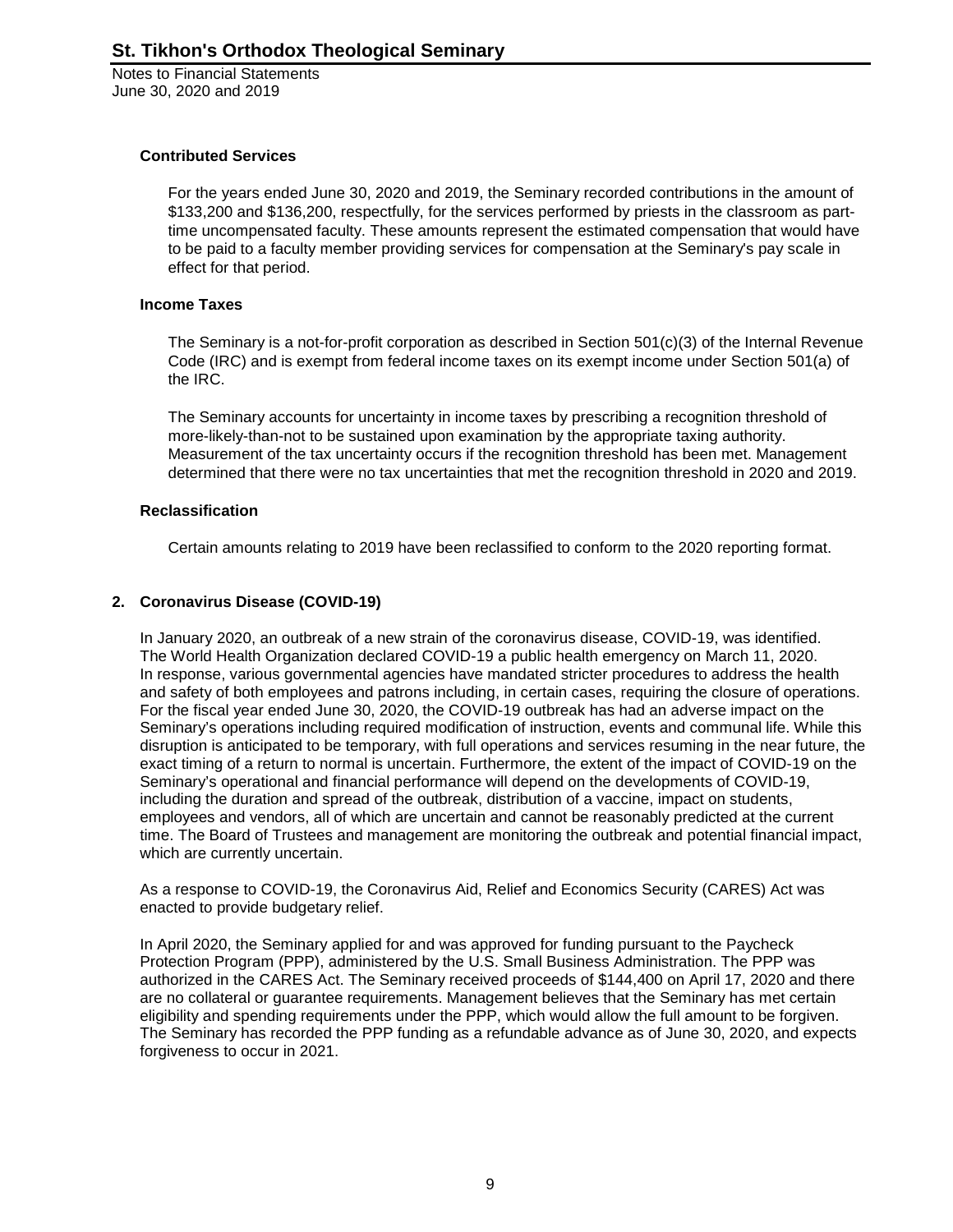Notes to Financial Statements June 30, 2020 and 2019

#### **3. Contributions Receivable**

Contributions receivable are summarized as follows at June 30:

|                                                                              | 2020 |                   | 2019 |                   |
|------------------------------------------------------------------------------|------|-------------------|------|-------------------|
| Contributions receivable in:<br>Less than one year<br>One year to five years |      | 125,000<br>25,000 | \$   | 225,000<br>50,000 |
| Subtotal                                                                     |      | 150,000           |      | 275,000           |
| Less unamortized discount                                                    |      | 641               |      | 1,906             |
| Total                                                                        |      | 149,359           | \$   | 273,094           |

Based on assessment of the donors involved, management expects all of the unconditional contributions receivable to be collected as promised. Therefore, no allowance for uncollectible receivables has been established.

#### **4. Property and Equipment, Net**

Property and equipment, net is as follows at June 30:

|                               | 2020 |           |    | 2019      |  |  |
|-------------------------------|------|-----------|----|-----------|--|--|
| Land                          | \$   | 70,601    | \$ | 70,601    |  |  |
| Buildings and improvements    |      | 2,994,063 |    | 2,910,891 |  |  |
| Furniture                     |      | 109,065   |    | 109,065   |  |  |
| Equipment                     |      | 123,438   |    | 119,949   |  |  |
| Construction in progress      |      | 694,682   |    | 679,563   |  |  |
| Vehicles                      |      | 68,967    |    | 68,967    |  |  |
| Total                         |      | 4,060,816 |    | 3,959,036 |  |  |
| Less accumulated depreciation |      | 1,484,971 |    | 1,403,408 |  |  |
| <b>Net</b>                    |      | 2,575,845 |    | 2,555,628 |  |  |
| Building (A)                  |      |           |    | 65,000    |  |  |
| Property and equipment, net   | \$   | 2,575,845 | \$ | 2,620,628 |  |  |

(A) In 2018, the Seminary determined that it was not financially feasible to pursue the renovation of this structure for student housing purposes. The property was considered held for sale and carried at the lower of cost or fair value. In 2019, the Seminary recognized an impairment charge of \$135,000 to reduce the carrying value to its estimated fair value. In 2020, the property was sold by the Seminary.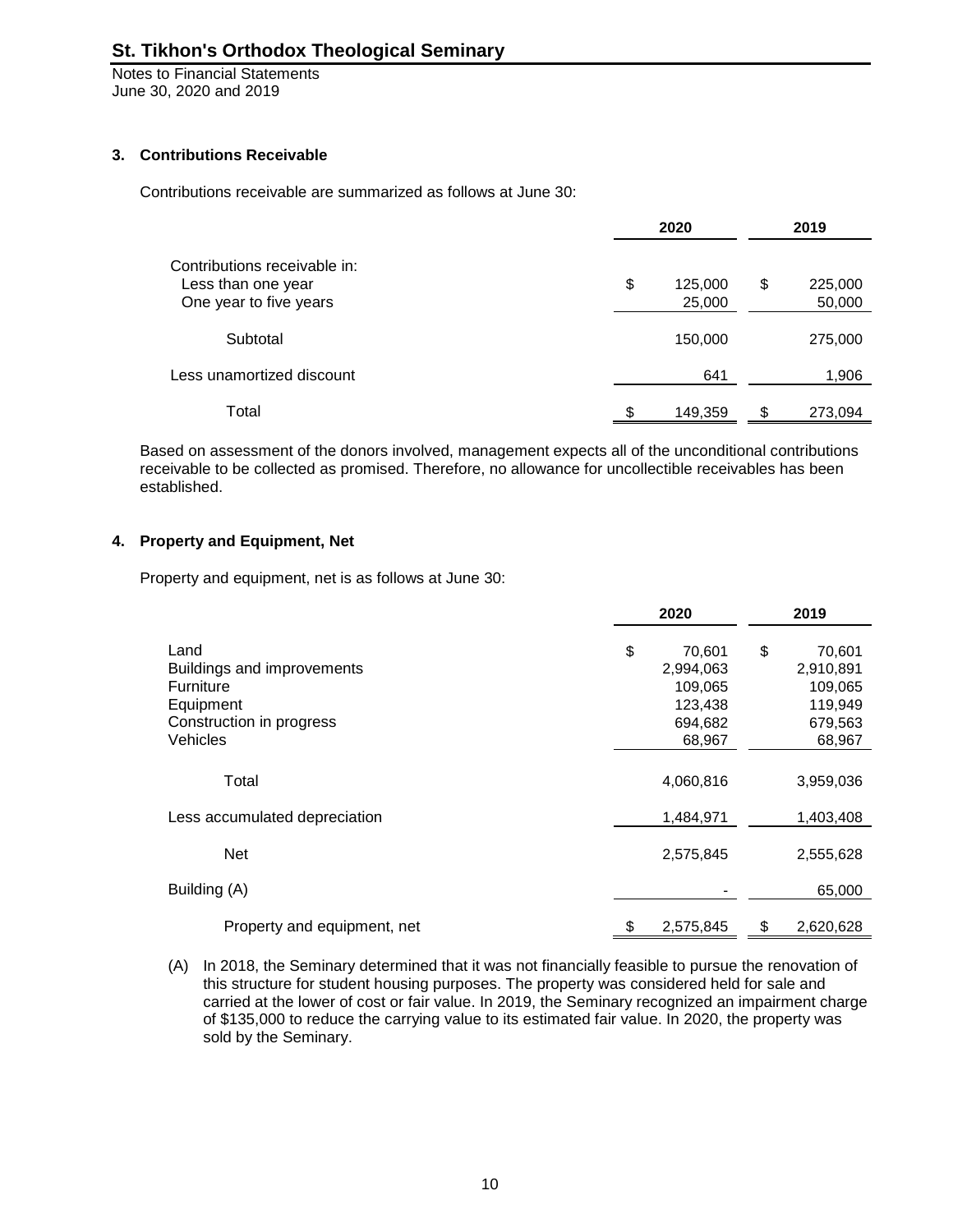Notes to Financial Statements June 30, 2020 and 2019

#### **5. Investments and Fair Value Measurements**

The composition of investments is as follows at June 30:

|                                              |  | 2019                 |   |                      |
|----------------------------------------------|--|----------------------|---|----------------------|
| Money market<br>Marketable equity securities |  | 578.099<br>1,461,222 | S | 175,968<br>1,564,870 |
| Total                                        |  | 2,039,321            |   | 1,740,838            |

Investment return is comprised of the following for the years ended June 30:

|                                                            |    |                                            |    | 2020                                    |              |     |                                            |     | 2019                                    |     |              |
|------------------------------------------------------------|----|--------------------------------------------|----|-----------------------------------------|--------------|-----|--------------------------------------------|-----|-----------------------------------------|-----|--------------|
|                                                            |    | <b>Without Donor</b><br><b>Restriction</b> |    | <b>With Donor</b><br><b>Restriction</b> | Total        |     | <b>Without Donor</b><br><b>Restriction</b> |     | <b>With Donor</b><br><b>Restriction</b> |     | <b>Total</b> |
| Interest and dividend<br>income<br>Realized and unrealized | \$ | 39.346                                     | \$ | 19.937                                  | \$<br>59.283 | \$  | 25,303                                     | \$  | 53.818                                  | \$  | 79.121       |
| gains on investments                                       |    | 1.834                                      |    | 52,640                                  | 54.474       |     | 929                                        |     | 13,885                                  |     | 14,814       |
| Total investment<br>return                                 | ደ  | 41,180                                     | £. | 72.577                                  | 113.757      | \$. | 26,232                                     | \$. | 67,703                                  | \$. | 93,935       |

Investment fees totaled \$9,391 and \$8,968 in 2020 and 2019, respectively. These amounts are netted against interest and dividend income without donor restriction.

Fair value is the price that would be received to sell an asset or paid to transfer a liability in an orderly transaction between market participants at the measurement date. The valuation hierarchy for disclosure of the inputs to valuation used to measure fair value prioritizes the inputs into three broad levels as follows:

Level 1 - Unadjusted quoted prices in active markets for identical assets or liabilities;

Level 2 - Quoted prices for similar assets and liabilities in active markets; quoted prices for identical or similar assets or liabilities in markets that are not active or inputs that are observable for the asset or liability, either directly or indirectly through market corroboration for substantially the full term of the financial instrument;

Level 3 - Prices or valuation techniques that are unobservable in the market and require significant management judgment or estimation to measure fair value.

An asset or liability's classification within the hierarchy is determined based on the lowest level input that is significant to the fair value measurement.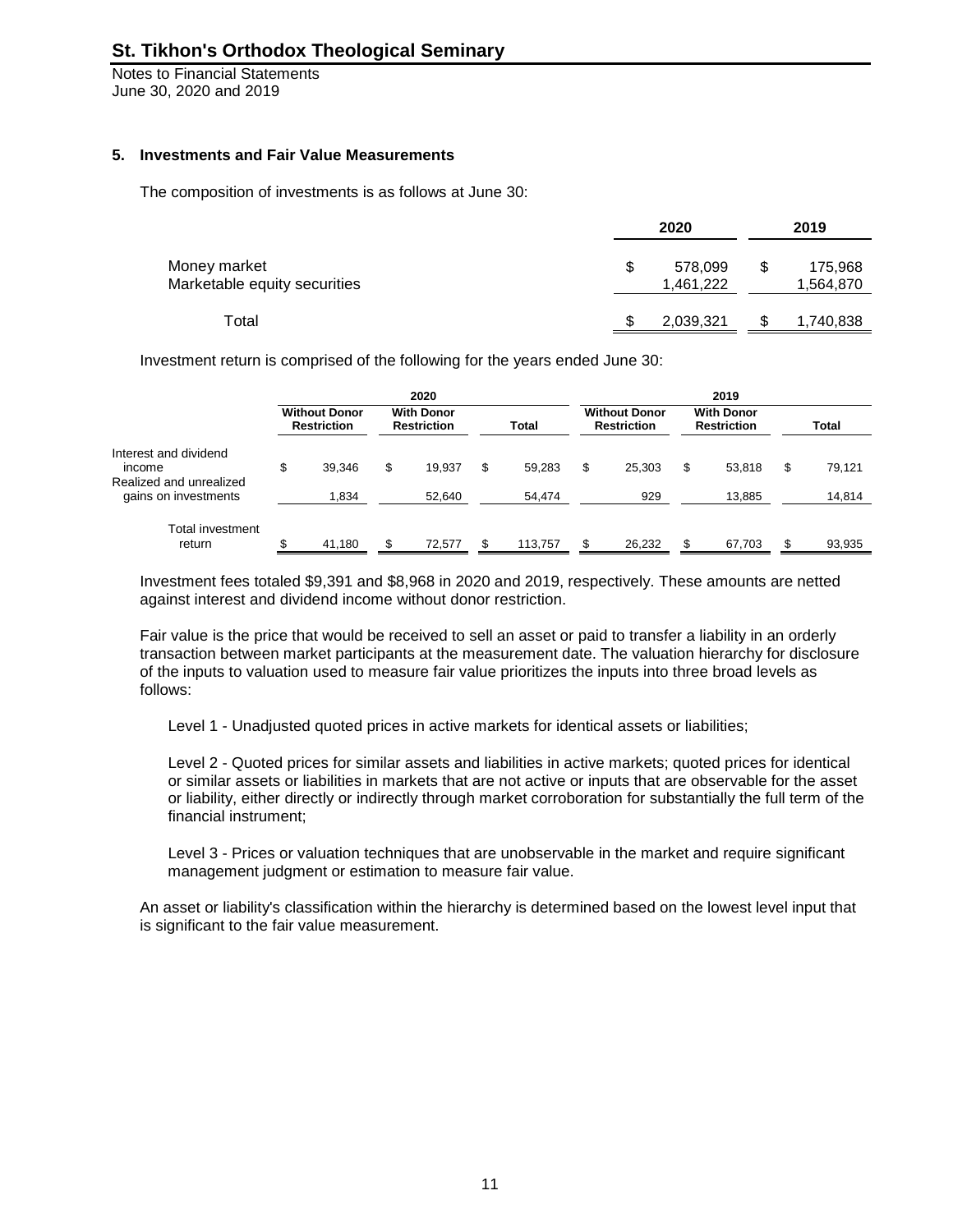> The Seminary's assets measured at fair value on a recurring basis by level within the fair value hierarchy as of June 30 are as follows:

|                                              |                            |    | 2020                 |    |                    |
|----------------------------------------------|----------------------------|----|----------------------|----|--------------------|
|                                              | <b>Total</b>               |    | Level 1              |    | Level <sub>2</sub> |
| Money market<br>Marketable equity securities | \$<br>578,099<br>1,461,222 | \$ | 578,099<br>1,461,222 | \$ |                    |
| <b>Total investments</b>                     | 2,039,321                  | S  | 2,039,321            | \$ |                    |
| Certificates of deposit                      | 507,996                    | \$ |                      |    | 507,996            |
|                                              |                            |    | 2019                 |    |                    |
|                                              | <b>Total</b>               |    | Level 1              |    | Level <sub>2</sub> |
| Money market<br>Marketable equity securities | \$<br>175,968<br>1,564,870 | \$ | 175,968<br>1,564,870 | \$ |                    |
| <b>Total investments</b>                     | 1,740,838                  | \$ | 1,740,838            |    |                    |
| Certificates of deposit                      | \$<br>520,865              | \$ |                      | S  | 520,865            |

The following is a description of the valuation methodologies used to determine fair value:

The carrying value of money market accounts approximates fair value because of the short-term maturity of these instruments. Marketable equity securities are measured at fair value based on quoted market prices in active markets for identical assets. Certificates of deposit are measured at cost which approximates fair value.

#### **6. Liquidity and Funds Available**

The following table reflects the Seminary's financial assets which are available for general expenditure within one year. Financial assets are considered unavailable when illiquid or not convertible to cash within one year due to contractual or Board of Trustees action. Assets considered illiquid are assets restricted by donors for capital purposes, perpetual and Board-designated endowments and accumulated earnings thereon. The Board-designated endowments could be drawn upon if the Board of Trustees approves that action.

|                                                                                           | 2020 |                              | 2019 |                            |  |
|-------------------------------------------------------------------------------------------|------|------------------------------|------|----------------------------|--|
| Cash and cash equivalents<br><b>Tuition receivables</b><br>Other receivables              |      | 115.767<br>167,729<br>21.167 |      | 110,722<br>1.466<br>26,906 |  |
| Financial assets available to meet cash needs<br>for general expenditures within one year | \$.  | 304.663                      | £.   | 139.094                    |  |

The Seminary has liquid assets on hand to cover approximately 54 and 21 days of operating expenses at June 30, 2020 and 2019, respectively. The Seminary structures its financial assets to be available as general expenditures, liabilities and other obligations come due. The Seminary also maintains a \$500,000 operating line of credit of which \$41,000 is available, which can be drawn upon in the event of a liquidity need.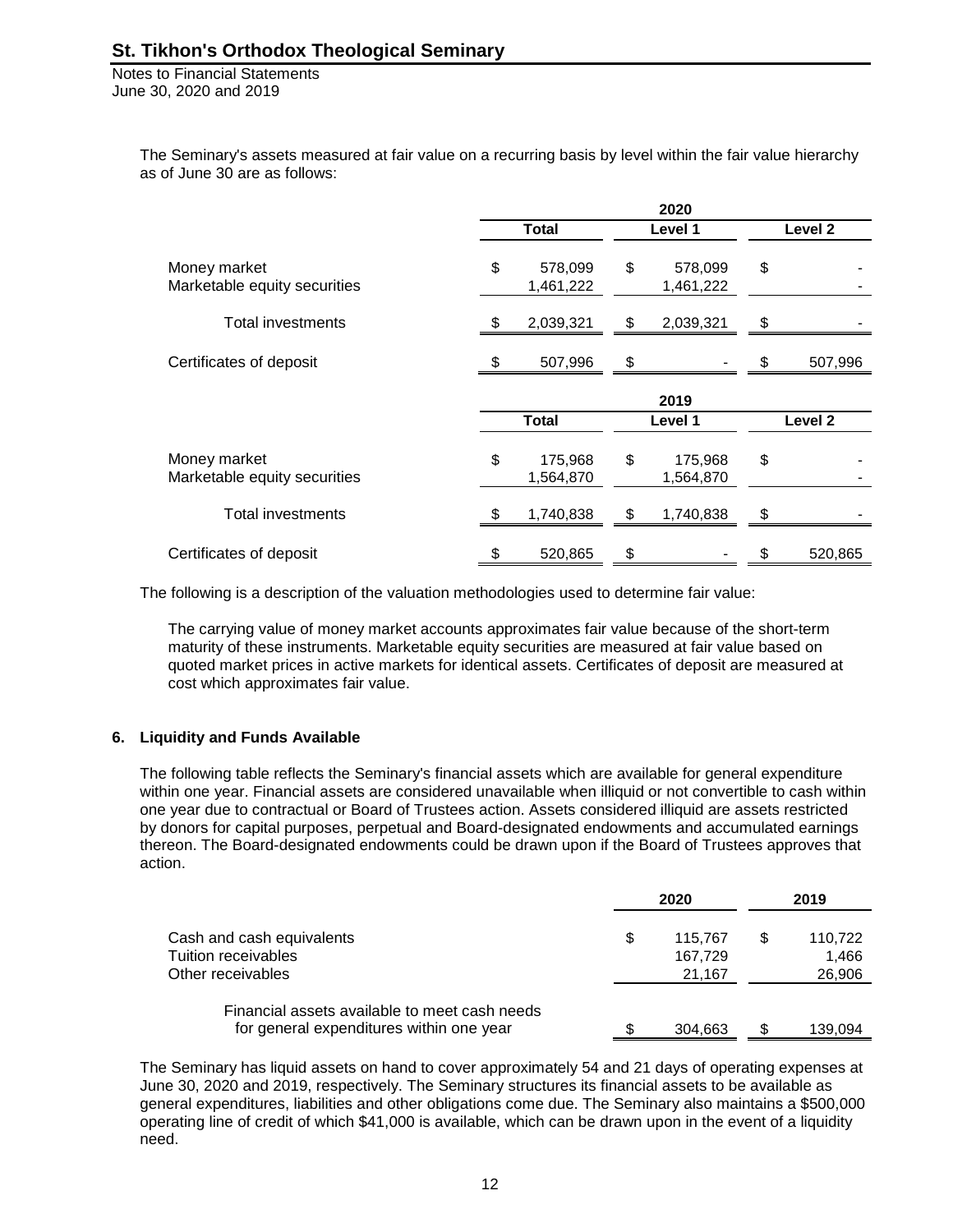#### **7. Line of Credit**

The Seminary has available for working capital purposes a \$500,000 line of credit arrangement with a bank. Borrowings on the line of credit bear interest at the Wall Street Prime Floating Rate with a floor rate of 3.50 percent (3.50 percent at June 30, 2020). The line of credit is secured by the business assets of the Seminary and renews annually on December 31. Borrowings totaled \$459,000 at June 30, 2020 and 2019.

The line of credit agreement requires the Seminary to maintain certain financial ratios. The Seminary was in compliance with these ratios as of June 30, 2020.

#### **8. Long-Term Debt**

Long-term debt consists of the following at June 30:

|                                                                                                                                                                                                                                   | 2020          | 2019          |
|-----------------------------------------------------------------------------------------------------------------------------------------------------------------------------------------------------------------------------------|---------------|---------------|
| Term note with bank, payable in monthly payments of \$2,261<br>including interest at 4% through December 2021 at which<br>time a balloon payment will be due; secured by investments<br>valued at 125% or more of the loan value. | \$<br>153,300 | \$<br>173,844 |
| Term note with individual, paid in October 2020, including<br>interest at 10%; secured by real estate.                                                                                                                            | 100.000       | 225,000       |
| Loan from trustee, unsecured; paid in full in December 2020.                                                                                                                                                                      | 100.000       |               |
| Total                                                                                                                                                                                                                             | 353,300       | 398,844       |
| Less current portion                                                                                                                                                                                                              | 221,320       | 20,468        |
| Long-term debt                                                                                                                                                                                                                    | 131.980       | \$<br>378.376 |

Scheduled principal repayments of long-term debt as of June 30, 2020 are as follows:

| Years ending June 30: |     |         |
|-----------------------|-----|---------|
| 2021                  | \$. | 221,320 |
| 2022                  |     | 131,980 |
|                       |     |         |
| Total                 | S   | 353,300 |
|                       |     |         |

#### **9. Pension Plan**

The Seminary participates in the Orthodox Church in America Pension Plan (the Plan). The Plan is a nonelecting church plan, and is not governed by the terms of the Employer Retirement Income Security Act of 1974 (ERISA).

The Plan is a defined benefit pension plan covering substantially all employees of the Orthodox Church in America (the Church), including organizations under the Church's jurisdiction.

The Plan provides retirement and death benefits to participating members and their spouses which are based upon years of service, the participating member's compensation level and the amount of the participating member's deferrals.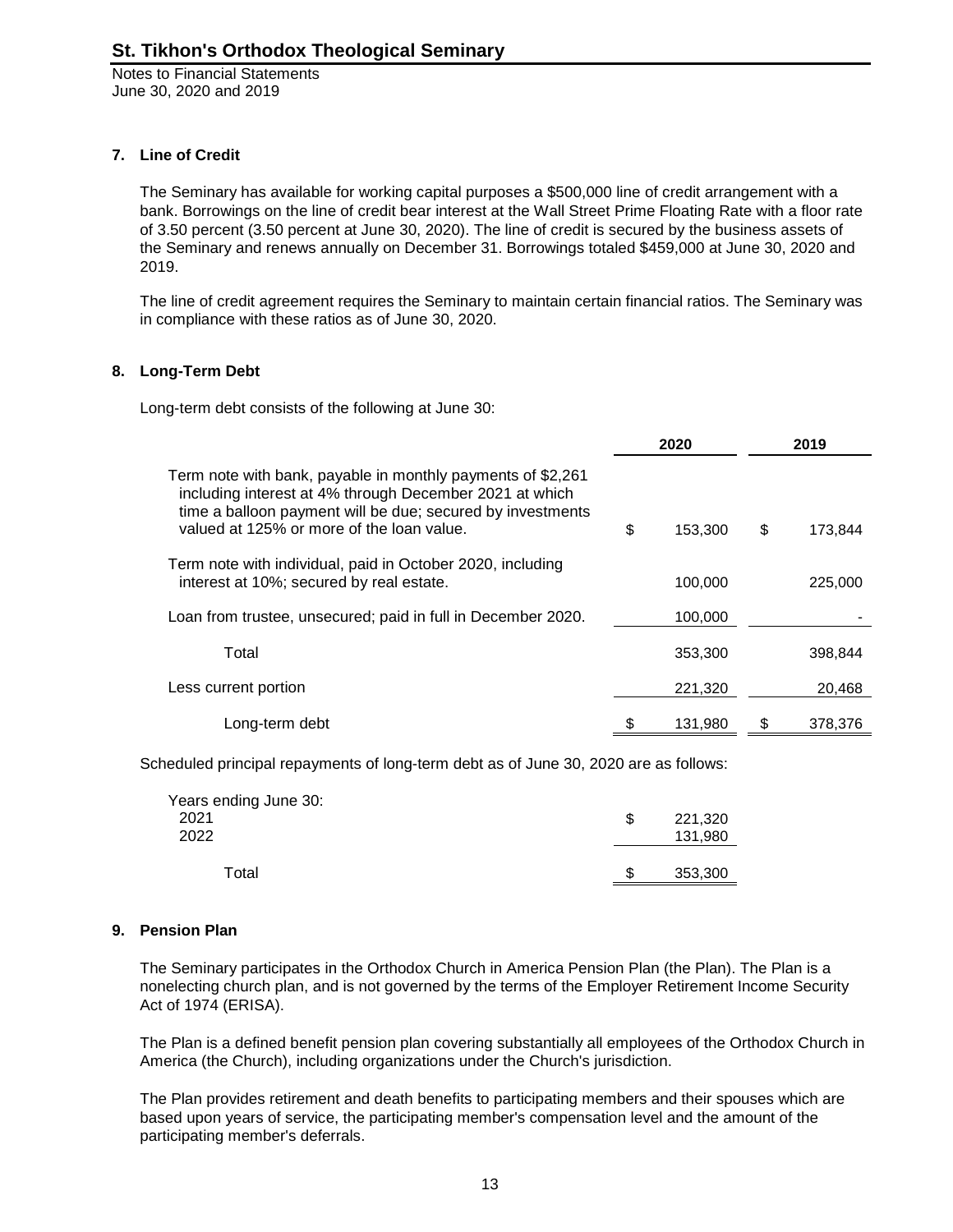> The plan administrator is the Pension Board comprised of not less than three (3) persons appointed by the Church. A valuation of the Plan is required at least once every three years by an enrolled actuary to determine the contributions needed to maintain the Plan on a sound actuarial basis. The contributions needed to support the Plan shall be changed from time to time based upon the results of these valuations.

Participating members are required at a minimum to contribute 6 percent of their qualifying salary (including amounts paid as housing allowances for clergy) to the Plan, with the employer contributing 8 percent. Pension expense was \$66,991 and \$70,850 in 2020 and 2019, respectively. The vesting schedule of the Plan is as follows:

| <b>Years of Service</b> | Percentage |
|-------------------------|------------|
|                         |            |
| 5                       | 10 %       |
| 6                       | 20         |
|                         | 30         |
| 8                       | 40         |
| 9                       | 50         |
| 10                      | 60         |
| 11                      | 70         |
| 12                      | 80         |
| 13                      | 90         |
| 14 or more              | 100        |

The most recent valuation of the Plan (January 1, 2019) determined that the liabilities of the Plan exceeded the actuarial value of the Plan's assets. The unfunded liability must be funded through future contributions. No specific allocation of the unfunded liability is made to individual employees or employers. Accordingly, determination of any additional liability is not practicable to estimate.

#### **10. Functional Expenses**

The table below presents the Seminary's expenses by nature and function at June 30:

|                                | Instructional |    | <b>Operations</b> | Administrative | <b>Student</b><br><b>Services</b> | <b>Fundraising</b> |    | Library                  |    | <b>Total</b><br>2020 |
|--------------------------------|---------------|----|-------------------|----------------|-----------------------------------|--------------------|----|--------------------------|----|----------------------|
| Salaries and wages             | \$<br>325,653 | \$ | ٠                 | \$<br>410,127  | \$                                | \$                 | \$ | $\overline{\phantom{a}}$ | \$ | 735,780              |
| Employee benefits              | 117,012       |    |                   | 74,192         |                                   |                    |    |                          |    | 191,204              |
| Supplies and other,<br>general |               |    | 42,527            | 183,490        | 317,153                           | 4,690              |    | 17,212                   |    | 565,072              |
| Donated services               | 133,200       |    |                   |                |                                   |                    |    |                          |    | 133,200              |
| Insurance                      |               |    | 49,773            | $\blacksquare$ | ۰.                                |                    |    |                          |    | 49,773               |
| <b>Utilities</b>               |               |    | 87,466            | ٠              |                                   |                    |    |                          |    | 87,466               |
| Depreciation                   |               |    | 81,880            |                |                                   |                    |    |                          |    | 81,880               |
| Interest                       |               |    |                   | 26,024         |                                   |                    |    |                          |    | 26,024               |
| <b>Taxes</b>                   | 5,216         |    | 6,982             | 32,398         |                                   |                    |    |                          |    | 44,596               |
| Total                          | 581,081       | S  | 268,628           | \$<br>726,231  | \$<br>317,153                     | \$<br>4,690        | S  | 17,212                   | S  | 1,914,995            |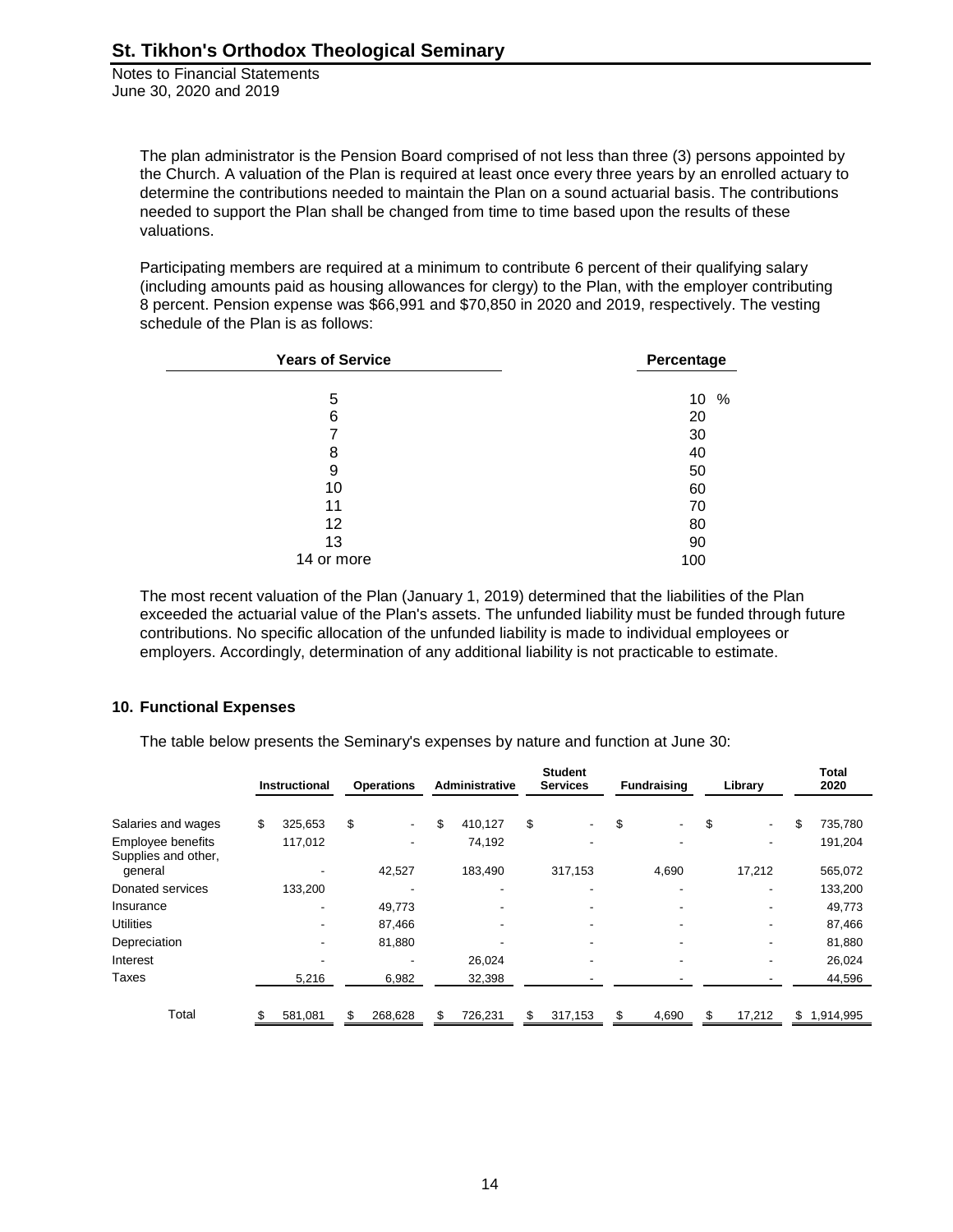Notes to Financial Statements June 30, 2020 and 2019

|                                          | <b>Instructional</b>     | <b>Operations</b> |                          | Administrative |                          |    | <b>Student</b><br><b>Services</b> | <b>Fundraising</b> |        | Library |                |    | <b>Total</b><br>2019 |  |
|------------------------------------------|--------------------------|-------------------|--------------------------|----------------|--------------------------|----|-----------------------------------|--------------------|--------|---------|----------------|----|----------------------|--|
| Salaries and wages                       | \$<br>311.680            | \$                | $\overline{\phantom{a}}$ | \$             | 360.358                  | \$ | $\overline{\phantom{a}}$          | \$                 |        | \$      | $\blacksquare$ | \$ | 672,038              |  |
| Employee benefits<br>Supplies and other, | 207,615                  |                   |                          |                | 205,638                  |    |                                   |                    |        |         |                |    | 413,253              |  |
| general                                  | 26,851                   |                   | 70.008                   |                | 124,124                  |    | 520,276                           |                    | 15.319 |         | 19.248         |    | 775,826              |  |
| Donated services                         | 136,200                  |                   |                          |                | $\overline{\phantom{0}}$ |    |                                   |                    |        |         |                |    | 136,200              |  |
| Impairment                               | $\overline{\phantom{a}}$ |                   | 135,000                  |                | $\blacksquare$           |    | ٠                                 |                    |        |         | ۰              |    | 135,000              |  |
| Insurance                                |                          |                   | 86,207                   |                | $\overline{\phantom{a}}$ |    |                                   |                    |        |         |                |    | 86,207               |  |
| <b>Utilities</b>                         |                          |                   | 75.661                   |                | $\overline{\phantom{a}}$ |    |                                   |                    | -      |         |                |    | 75,661               |  |
| Depreciation                             |                          |                   | 75,455                   |                |                          |    |                                   |                    |        |         |                |    | 75,455               |  |
| Interest                                 |                          |                   | 29,561                   |                | 22,707                   |    |                                   |                    |        |         |                |    | 52,268               |  |
| Taxes                                    | 20,068                   |                   | 2,164                    |                | 26,602                   |    |                                   |                    |        |         |                |    | 48,834               |  |
| Total                                    | 702,414                  |                   | 474,056                  | \$             | 739,429                  | S  | 520,276                           |                    | 15,319 |         | 19,248         | S  | 2,470,742            |  |

#### **11. Net Assets With Donor Restrictions**

Net assets with donor restrictions consist of the following at June 30:

|                                                                                                                                                                                      | 2020                              |    | 2019                        |  |
|--------------------------------------------------------------------------------------------------------------------------------------------------------------------------------------|-----------------------------------|----|-----------------------------|--|
| Net assets with donor restrictions:<br>Subject to expenditure for a specified purpose:<br>Scholarships and awards<br>Interest in net assets of affiliate<br>Contributions receivable | \$<br>274,958<br>1,535<br>149,359 | \$ | 239,074<br>1,535<br>273,094 |  |
| Total                                                                                                                                                                                | 425,852                           |    | 513,703                     |  |
| Subject to the passage of time:<br>General endowments                                                                                                                                | 191,009                           |    | 218,061                     |  |
| Subject to restriction in perpetuity:<br>General endowments<br>Scholarships                                                                                                          | 1,323,774<br>702,218              |    | 1,071,224<br>685.469        |  |
| Total                                                                                                                                                                                | 2,025,992                         |    | 1,756,693                   |  |
| Total net assets with donor restrictions                                                                                                                                             | \$<br>2.642.853                   | S  | 2,488,457                   |  |

#### **12. Endowment Funds**

The Seminary's endowment consists of numerous individual funds established for a variety of purposes and includes both donor-restricted and Board of Trustees designated funds. Net assets associated with endowment funds, including funds designated by the Board of Trustees to function as endowments, are classified and reported based on the existence or absence of donor-imposed restrictions.

The Seminary has interpreted Pennsylvania law as requiring the preservation of the fair value of the original gift as of the gift date of the donor-restricted endowment funds absent explicit donor stipulations to the contrary. As a result of this interpretation, the Seminary classifies as net assets with donor restrictions (a) the original value of gifts donated to the permanent endowment, (b) the original value of subsequent gifts to the permanent endowment and (c) accumulations to the permanent endowment made in accordance with the direction of the applicable donor gift instrument at the time the accumulation is added to the fund.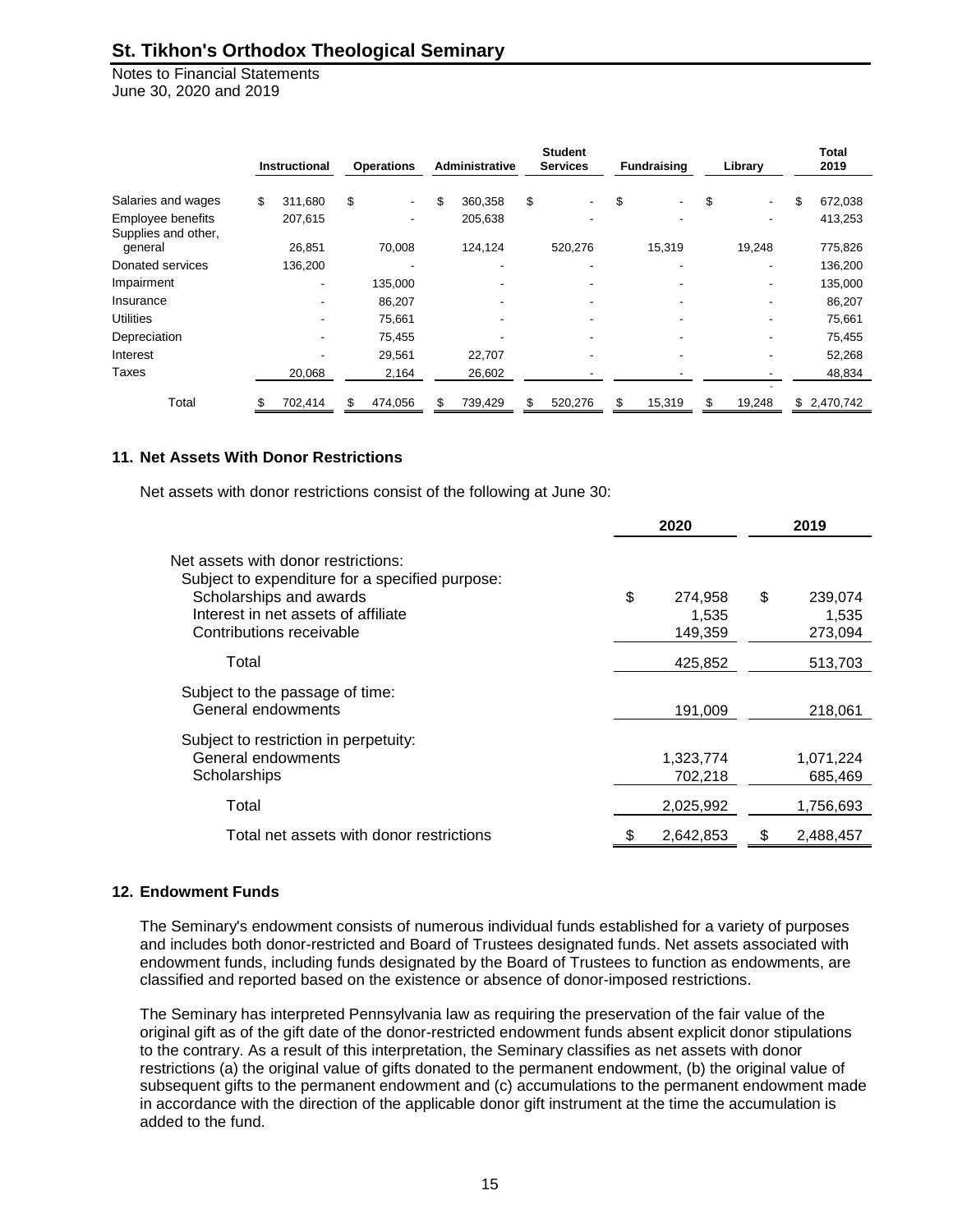> The Seminary considers various factors in making a determination to appropriate or accumulate donor-restricted endowment funds, including the duration and preservation of the fund, the purposes of the Seminary and the donor-restricted endowment fund, general economic conditions, the possible effect of inflation and deflation, the expected return from income and the appreciation of investments, the investment policies of the Seminary and other resources of the Seminary.

The Seminary has adopted investment and spending policies for endowment assets that attempt to provide a predictable stream of funding to programs supported by its endowment while seeking to maintain the purchasing power of the endowment assets. Endowment assets include those assets of donor-restricted funds that the Seminary must hold in perpetuity as well as board-designated funds.

To satisfy its long-term rate-of-return objectives, the Seminary relies on a balanced investment strategy in which investment returns are achieved through both capital appreciation (realized and unrealized) and current yield (interest and dividends). The Seminary targets a diversified asset allocation to achieve its long-term return objectives guided by its policy.

The Seminary has a policy of appropriating for distribution accumulated investment income (interest and dividends) as approved by the Board of Trustees. This policy is consistent with the Seminary's objective to maintain the purchasing power of the endowment assets held in perpetuity or for a specific term as well as to provide additional real growth through new gifts and investment return.

Changes in endowment net assets in 2020 were as follows:

|                                                        |    | <b>Without Donor</b><br><b>With Donor</b><br><b>Restrictions</b><br><b>Restrictions</b> |   |                  | Total |                  |  |
|--------------------------------------------------------|----|-----------------------------------------------------------------------------------------|---|------------------|-------|------------------|--|
| Endowment net assets, July 1, 2019                     | \$ | 304,539                                                                                 | S | 2,486,922        | S     | 2,791,461        |  |
| Investment return:                                     |    | 39.346                                                                                  |   |                  |       |                  |  |
| Investment income<br>Net realized and unrealized gains |    | 1,834                                                                                   |   | 19.937<br>52,640 |       | 59,283<br>54,474 |  |
| Total investment return                                |    | 41,180                                                                                  |   | 72,577           |       | 113,757          |  |
| Transfers/contributions                                |    | (147, 664)                                                                              |   | 251,787          |       | 104,123          |  |
| Funds released from restriction                        |    |                                                                                         |   | (169,968)        |       | (169.968)        |  |
| Endowment net assets, June 30, 2020                    | \$ | 198.055                                                                                 |   | 2.641.318        |       | 2,839,373        |  |

Changes in endowment net assets in 2019 were as follows:

|                                         | <b>Without Donor</b><br><b>Restrictions</b> |         |   | <b>With Donor</b><br><b>Restrictions</b> |     | Total      |  |
|-----------------------------------------|---------------------------------------------|---------|---|------------------------------------------|-----|------------|--|
| Endowment net assets, July 1, 2018      | S                                           | 215.909 | S | 2,672,071                                | \$. | 2,887,980  |  |
| Investment return:<br>Investment income |                                             | 25.303  |   | 53.818                                   |     | 79.121     |  |
| Net realized and unrealized gains       |                                             | 929     |   | 13,885                                   |     | 14,814     |  |
| Total investment return                 |                                             | 26,232  |   | 67,703                                   |     | 93,935     |  |
| Transfers/contributions                 |                                             | 62,398  |   | 291.017                                  |     | 353.415    |  |
| Funds released from restriction         |                                             |         |   | (543,869)                                |     | (543, 869) |  |
| Endowment net assets, June 30, 2019     |                                             | 304,539 |   | 2,486,922                                |     | 2,791,461  |  |